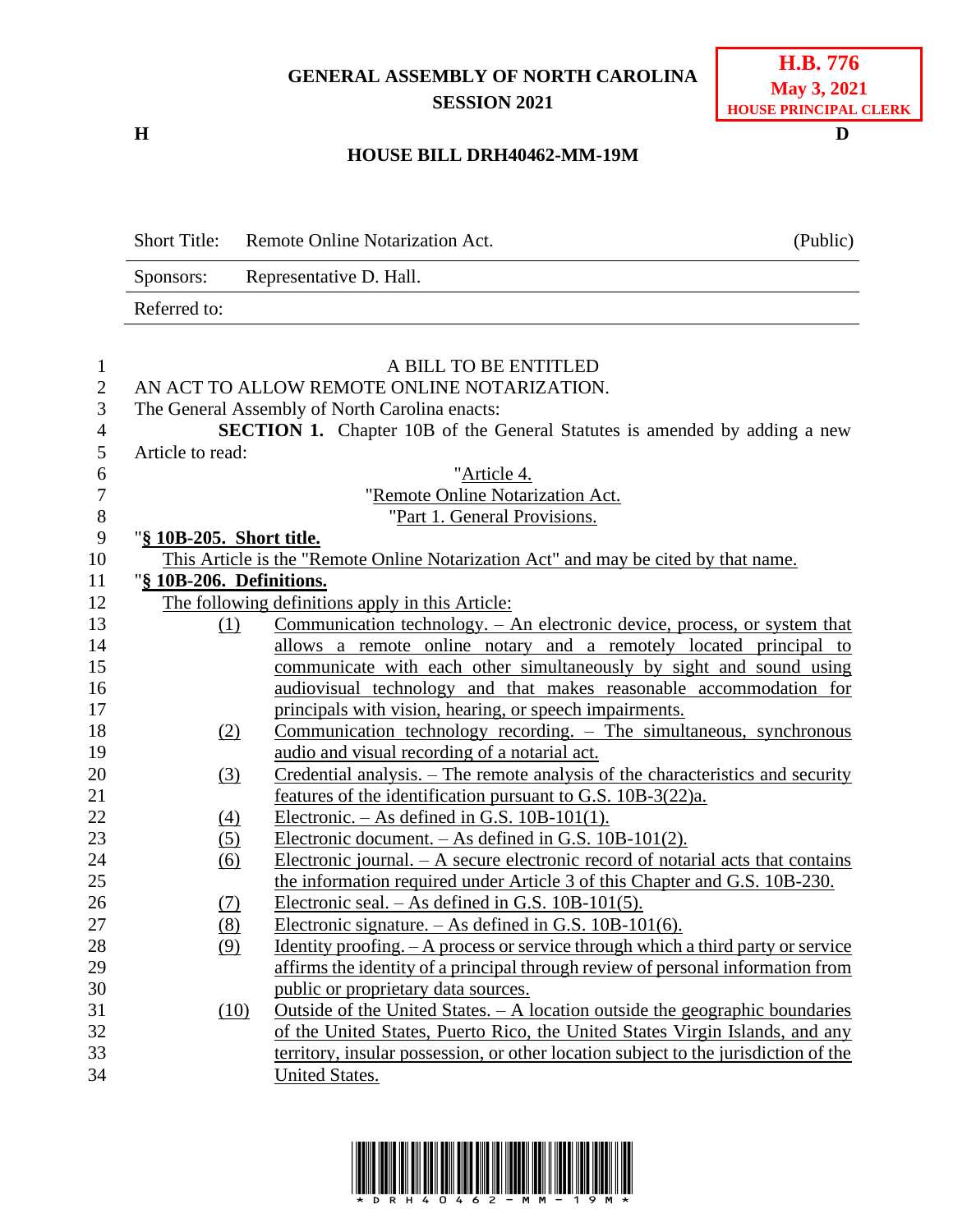|             | <b>General Assembly Of North Carolina</b>                                                          | <b>Session 2021</b> |
|-------------|----------------------------------------------------------------------------------------------------|---------------------|
| (11)        | <u>Personal appearance. – The use of communication technology by a remotely</u>                    |                     |
|             | located principal to appear before a remote online notary where the remote                         |                     |
|             | online notary is located in the State of North Carolina.                                           |                     |
| (12)        | Remote online notarial certificate. – The portion of a notarized electronic                        |                     |
|             | document that is completed by the remote online notary and contains all of the                     |                     |
|             | following:                                                                                         |                     |
|             | The remote online notary's electronic signature and the remote online<br>$\underline{a}$ .         |                     |
|             | notary's electronic seal.                                                                          |                     |
|             | The facts attested to by the remote online notary in a particular<br><u>b.</u>                     |                     |
|             | notarization.                                                                                      |                     |
|             | that a remotely located principal made the<br>statement<br>$\underline{c}$ .                       |                     |
|             | acknowledgment, oath or affirmation, or verification or proof.                                     |                     |
|             | A statement that the notarization is a remote online notarization<br><u>d.</u>                     |                     |
|             | performed using communication technology by a remote online                                        |                     |
|             | notary.                                                                                            |                     |
| (13)        | Remote online notarization or remote online notarial act. $-$ A notarial act                       |                     |
|             | performed by means of communication technology.                                                    |                     |
| (14)        | <u>Remote online notary public or remote online notary. - A notary public who</u>                  |                     |
|             | is registered with the Secretary to perform remote online notarizations.                           |                     |
| (15)        | Remote presentation. – Transmission to the remote online notary through                            |                     |
|             | communication technology of an image of a government-issued identification                         |                     |
|             | credential that is of sufficient quality to enable the remote online notary to                     |                     |
|             | perform credential analysis and subsequently identify the principal seeking                        |                     |
|             | the remote online notary public's services.                                                        |                     |
| (16)        | Remotely located principal. – A principal who is not in the physical presence                      |                     |
|             | of the remote online notary.                                                                       |                     |
|             | "§ 10B-207. Scope of Article.                                                                      |                     |
|             | Articles 1 and 2 of this Chapter apply to all acts authorized under this Article unless the        |                     |
|             | provisions of Article 1 or Article 2 of this Chapter directly conflict with the provisions of this |                     |
|             | Article, in which case provisions of this Article shall control.                                   |                     |
|             | "§ 10B-208. Reserved for future codification purposes.                                             |                     |
|             | "§ 10B-209. Reserved for future codification purposes.                                             |                     |
|             | "Part 2. Registration.                                                                             |                     |
|             | "§ 10B-210. Qualifications.                                                                        |                     |
|             | A person qualified for a remote online notary registration shall meet all of the qualifications    |                     |
|             | of Part 2 of Article 2 of this Chapter.<br>"§ 10B-211. Reserved for future codification purposes.  |                     |
|             |                                                                                                    |                     |
|             | "§ 10B-212. Reserved for future codification purposes.                                             |                     |
|             | "§ 10B-213. Reserved for future codification purposes.                                             |                     |
|             | "§ 10B-214. Reserved for future codification purposes.                                             |                     |
|             | "§ 10B-215. Reserved for future codification purposes.                                             |                     |
|             | "§ 10B-216. Reserved for future codification purposes.                                             |                     |
|             | "§ 10B-217. Reserved for future codification purposes.                                             |                     |
|             | "§ 10B-218. Reserved for future codification purposes.                                             |                     |
|             | "§ 10B-219. Reserved for future codification purposes.                                             |                     |
|             | "Part 3. Remote Online Notarial Acts; Powers; Limitations.                                         |                     |
|             | "§ 10B-220. Types of remote online notarial acts.                                                  |                     |
| (a)         | The following types of notarial acts may be performed by means of communication                    |                     |
| technology: |                                                                                                    |                     |
| <u>(1)</u>  | Acknowledgments.                                                                                   |                     |
| (2)         | Jurats.                                                                                            |                     |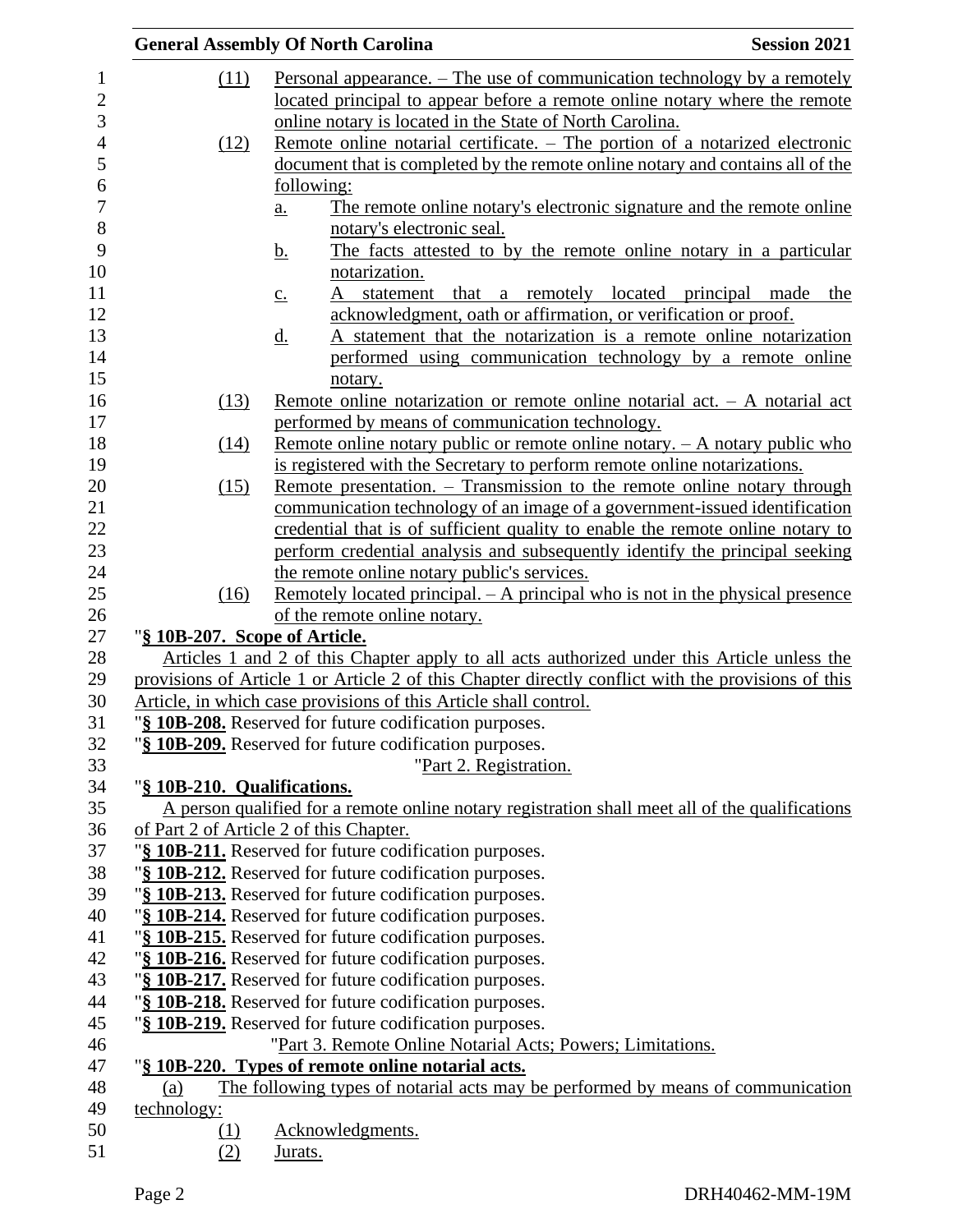|     |                  | <b>General Assembly Of North Carolina</b>                                                               | <b>Session 2021</b> |
|-----|------------------|---------------------------------------------------------------------------------------------------------|---------------------|
|     | (3)              | Verifications or proofs.                                                                                |                     |
|     | (4)              | Oaths or affirmations.                                                                                  |                     |
| (b) |                  | A remote online notary may perform any of the notarial acts listed in subsection (a)                    |                     |
|     |                  | of this section with respect to tangible records and electronic documents.                              |                     |
| (c) |                  | Upon registration with the Secretary under this Article, a remote online notary may                     |                     |
|     |                  | perform any of the notarial acts listed in subsection (a) of this section as an electronic notarization |                     |
|     |                  | under Article 2 of this Chapter.                                                                        |                     |
|     |                  | "§ 10B-221. Prohibitions.                                                                               |                     |
|     |                  | A remote online notary shall not perform a remote online notarial act if either or both of the          |                     |
|     | following apply: |                                                                                                         |                     |
|     | (1)              | The principal is not personally known to the remote online notary or identified                         |                     |
|     |                  | by satisfactory evidence. A remote online notary who does not have personal                             |                     |
|     |                  | knowledge of a principal shall require satisfactory evidence of the principal's                         |                     |
|     |                  | identity.                                                                                               |                     |
|     | (2)              | Any reason set forth in G.S. 10B-20.                                                                    |                     |
|     |                  | "§ 10B-222. Use of communication technology.                                                            |                     |
| (a) |                  | The communication technology used by a remote online notary to perform notarial                         |                     |
|     |                  | acts for remotely located principals shall, making reasonable accommodations for principals with        |                     |
|     |                  | vision, hearing, or speech impairments, comply with all of the following requirements:                  |                     |
|     | (1)              | Host the meeting between the remote online notary and the remotely located                              |                     |
|     |                  | principal in real time.                                                                                 |                     |
|     | (2)              | Allow direct interaction between the principal seeking the remote online                                |                     |
|     |                  | notary's services and the remote online notary so that each can communicate                             |                     |
|     |                  | simultaneously by sight and sound through an electronic device, process, or                             |                     |
|     |                  |                                                                                                         |                     |
|     |                  | system.<br>Include audio with sound clear enough that each participant in the remote                    |                     |
|     | (3)              | online notarial act can hear and understand all other participants.                                     |                     |
|     |                  |                                                                                                         |                     |
|     | (4)              | Have sufficient quality to allow a clear and unobstructed visual observation                            |                     |
|     |                  | of the face of each participant and any identification provided by the principal                        |                     |
|     |                  | for a sufficient time to allow the remote online notary to determine if it is                           |                     |
|     |                  | satisfactory evidence. The remote online notary shall determine if the time is                          |                     |
|     |                  | sufficient.                                                                                             |                     |
|     | (5)              | Not include prerecorded video or audio or both.                                                         |                     |
|     | (6)              | Be capable of recording by the communication technology's recording and                                 |                     |
|     |                  | storage services.                                                                                       |                     |
| (b) |                  | The remote online notary shall take reasonable steps to provide that the                                |                     |
|     |                  | communication technology used in a remote online notarization is secure from unauthorized               |                     |
|     |                  | interception. A notary may select one or more tamper-evident technologies to perform notarial           |                     |
|     |                  | acts with respect to electronic documents or to perform remote online notarizations. In addition        |                     |
|     |                  | to any requirements of this Article or established by the Secretary, the communication technology       |                     |
|     |                  | shall provide automated backup of the communication technology recording.                               |                     |
| (c) |                  | No person may require a remote online notary to perform any remote online notarial                      |                     |
|     |                  | act using a communication technology the remote online notary has not selected.                         |                     |
|     |                  | "§ 10B-223. Authority to perform remote online notarial acts.                                           |                     |
| (a) |                  | A remote online notary may perform a remote online notarial act authorized under                        |                     |
|     |                  | this Article only while the remote online notary is physically located in this State. A remote          |                     |
|     |                  | online notary physically located in this State may perform a remote online notarial act using           |                     |
|     |                  | communication technology for a remotely located principal who is physically located:                    |                     |
|     | (1)              | In this State;                                                                                          |                     |
|     | (2)              | Outside of this State but within the United States; or                                                  |                     |
|     | (3)              | Outside of the United States, if:                                                                       |                     |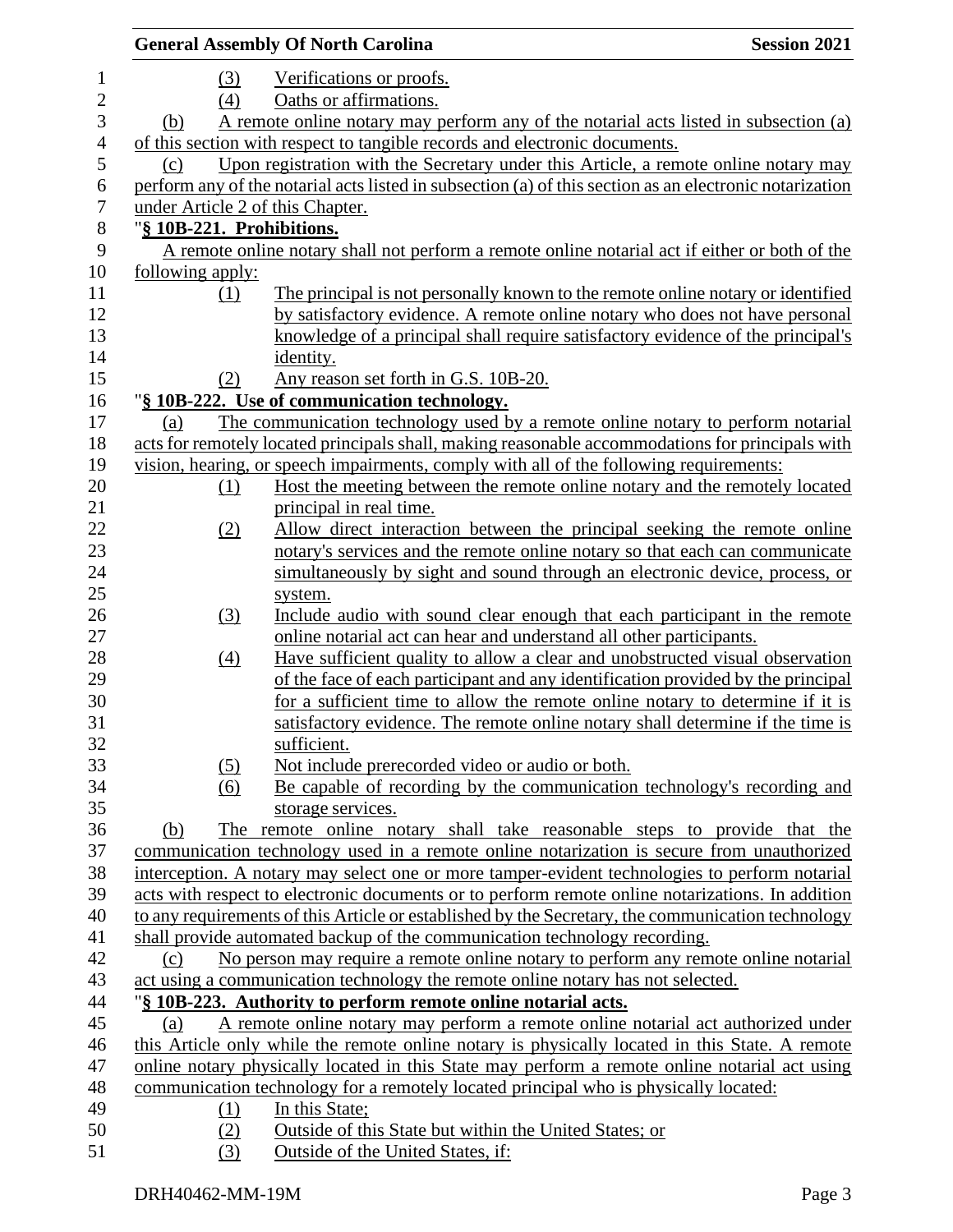|                                     | <b>General Assembly Of North Carolina</b> |                                                                                                                                                      | <b>Session 2021</b> |
|-------------------------------------|-------------------------------------------|------------------------------------------------------------------------------------------------------------------------------------------------------|---------------------|
|                                     | a.                                        | The remote online notary has no actual knowledge of the remote online                                                                                |                     |
|                                     |                                           | notarial act being prohibited in the jurisdiction in which the remotely                                                                              |                     |
|                                     |                                           | located principal is physically located; and                                                                                                         |                     |
|                                     | <u>b.</u>                                 | The remotely located principal placing an electronic signature on the                                                                                |                     |
|                                     |                                           | electronic document confirms to the remote online notary that the                                                                                    |                     |
|                                     |                                           | requested remote online notarial act and the electronic document are:                                                                                |                     |
|                                     | 1.                                        | Part of or pertaining to a matter that is to be filed with or is                                                                                     |                     |
|                                     |                                           | currently before a court, governmental entity, or other entity in                                                                                    |                     |
|                                     |                                           | the United States;                                                                                                                                   |                     |
|                                     |                                           | Related to real property located in North Carolina;                                                                                                  |                     |
|                                     | $\frac{2}{3}$                             | Related to property, other than real property, located in the                                                                                        |                     |
|                                     |                                           | United States; or                                                                                                                                    |                     |
|                                     | $\underline{4.}$                          | Related to a transaction substantially connected to the United                                                                                       |                     |
|                                     |                                           | States that does not involve the transfer of real property.                                                                                          |                     |
| (b)                                 |                                           | The validity of a remote online notarization performed by a remote online notary of                                                                  |                     |
|                                     |                                           | this State according to this Chapter shall be governed by the laws of this State.                                                                    |                     |
|                                     |                                           | "§ 10B-224. Requirements and procedures for remote online notarial acts.                                                                             |                     |
| (a)                                 |                                           | All of the following shall occur prior to the performance of a remote online notarial                                                                |                     |
| act:                                |                                           |                                                                                                                                                      |                     |
| (1)                                 |                                           | The remote online notary shall inform the participants that North Carolina law                                                                       |                     |
|                                     |                                           | requires that a communication technology recording be made of the remote                                                                             |                     |
|                                     | online notarization.                      |                                                                                                                                                      |                     |
| (2)                                 |                                           | The remote online notary shall require the principal to demonstrate, to the                                                                          |                     |
|                                     |                                           | satisfaction of the remote online notary, that the principal is not under duress                                                                     |                     |
|                                     |                                           | and is not otherwise being coerced to complete the transaction.                                                                                      |                     |
| (3)                                 |                                           | The remote online notary shall verify the identity of the principal as provided                                                                      |                     |
|                                     | in G.S. 10B-225.                          |                                                                                                                                                      |                     |
| (4)                                 |                                           | The principal shall verbally state what documents are being signed for the                                                                           |                     |
|                                     |                                           | notarial record or the general nature of the transaction.                                                                                            |                     |
| (b)                                 |                                           | In addition to the prohibitions contained in G.S. 10B-221, a remote online notary shall                                                              |                     |
|                                     |                                           | refuse to perform a remote online notarial act if any of the following apply:                                                                        |                     |
| (1)                                 |                                           | The remote online notary has reasonable grounds to believe the principal is                                                                          |                     |
|                                     |                                           | acting under duress or is being coerced into completing the transaction.<br>The remote online notary becomes aware that the communication technology |                     |
| (2)                                 | is not secure.                            |                                                                                                                                                      |                     |
| (3)                                 |                                           | The electronic signature of the principal cannot be attached to the electronic                                                                       |                     |
|                                     | document for signature.                   |                                                                                                                                                      |                     |
| (4)                                 |                                           | The remote online notary's electronic notarial certificate and seal cannot be                                                                        |                     |
|                                     |                                           | attached to the electronic document using an electronic technology that                                                                              |                     |
|                                     |                                           | renders any subsequent change or modification to the document evident.                                                                               |                     |
| (c)                                 |                                           | If the notarial act is an oath or affirmation, the remote online notary shall administer                                                             |                     |
|                                     |                                           | the oath or affirmation to the remotely located principal using communication technology.                                                            |                     |
| (d)                                 |                                           | Any failure of the remote online notary to comply with the requirements of the remote                                                                |                     |
|                                     |                                           | online notarization does not invalidate the notarial act or the electronic record that was notarized,                                                |                     |
|                                     |                                           | but it does not prevent an aggrieved person from seeking to invalidate the record on other                                                           |                     |
| substantive grounds.                |                                           |                                                                                                                                                      |                     |
| (e)                                 |                                           | As a public official, a remote online notary shall maintain the confidentiality of a                                                                 |                     |
| principal's documents at all times. |                                           |                                                                                                                                                      |                     |
|                                     |                                           | "§ 10B-225. Verification of identity; identity proofing; credential analysis.                                                                        |                     |
| (a)                                 |                                           | The remote online notary shall verify the principal's identity using one of the                                                                      |                     |
| following:                          |                                           |                                                                                                                                                      |                     |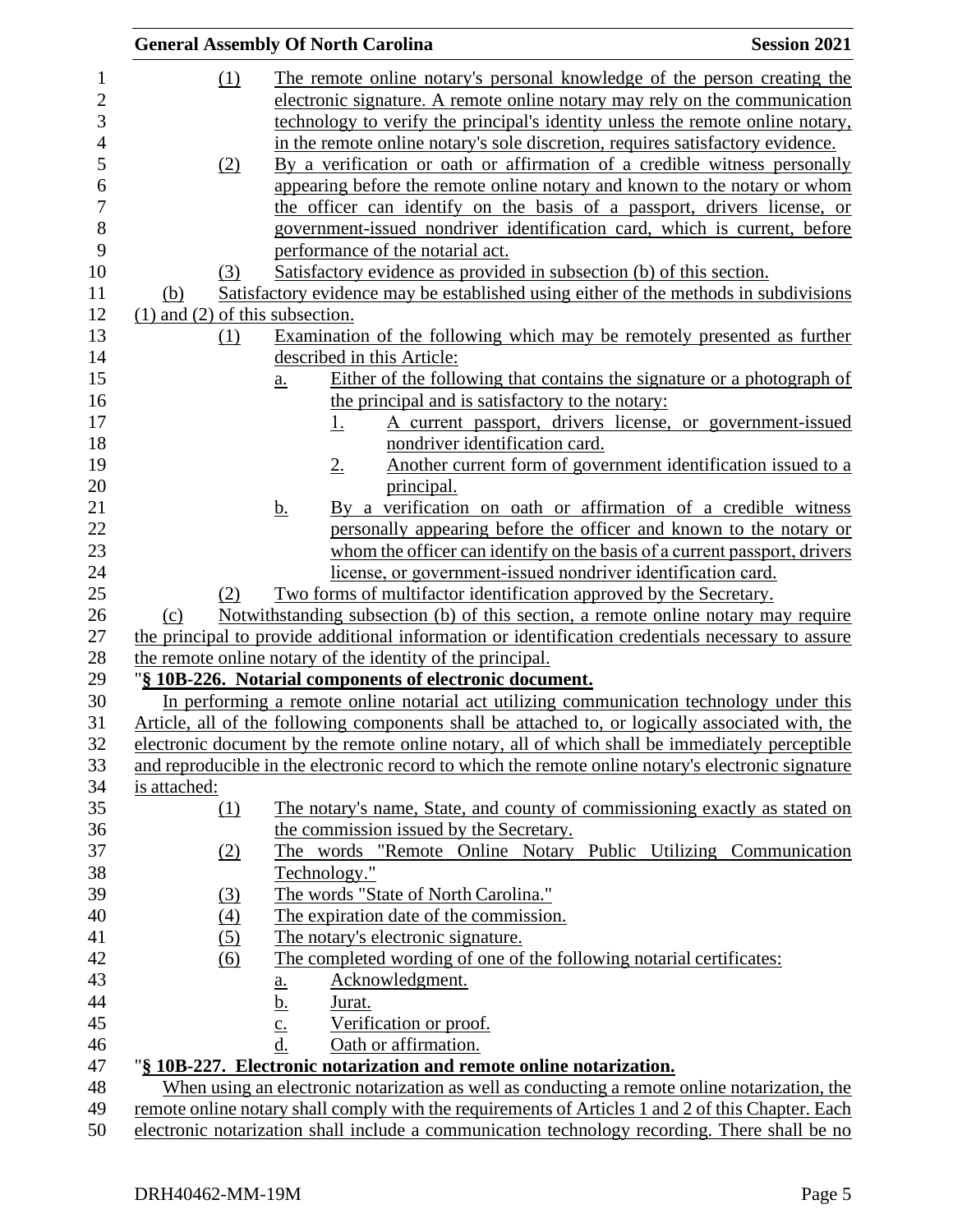|                  |                                   | <b>General Assembly Of North Carolina</b>                                                           | <b>Session 2021</b> |
|------------------|-----------------------------------|-----------------------------------------------------------------------------------------------------|---------------------|
| 1                |                                   | requirement that the recording further include any transactions other than the notarial act unless  |                     |
| $\overline{c}$   |                                   | the Secretary specifies a requirement to also record interactions of those particular transactions. |                     |
| 3                |                                   | "§ 10B-228. Reserved for future codification purposes.                                              |                     |
| $\overline{4}$   |                                   | "§ 10B-229. Reserved for future codification purposes.                                              |                     |
| 5                |                                   | "Part 4. Remote Online Electronic Journal; Recordings; Security.                                    |                     |
| 6                |                                   | "§ 10B-230. Electronic journal of remote online notarial acts.                                      |                     |
| $\boldsymbol{7}$ | (a)                               | A remote online notary who performs a remote online notarization shall enter                        |                     |
| 8                |                                   | information about the remote online notarization in an electronic journal. The electronic journal   |                     |
| 9                |                                   | shall be the exclusive property of the remote online notary. The remote online notary shall not     |                     |
| 10               |                                   | allow another person to make entries in the electronic journal.                                     |                     |
| 11               | (b)                               | At a minimum and for each remote online notarization, the remote online notary shall                |                     |
| 12               |                                   | include the following information in the electronic journal:                                        |                     |
| 13               | (1)                               | The time of day when the remote online notary observed the signing of the                           |                     |
| 14               |                                   | document by each principal and was presented with the principal's satisfactory                      |                     |
| 15               |                                   | evidence of identification.                                                                         |                     |
| 16               | (2)                               | The date of the completion of the remote online notarial certificate.                               |                     |
| 17               | (3)                               | The last and first name of each principal.                                                          |                     |
| 18               | (4)                               | The type of notarial act performed.                                                                 |                     |
| 19               | (5)                               | The type of document notarized or proceeding performed.                                             |                     |
| 20               | (6)                               | The type of satisfactory evidence of identification presented, including, if                        |                     |
| 21               |                                   | applicable, the issuing agency and identification number on the identification                      |                     |
| 22               |                                   | presented.                                                                                          |                     |
| 23               | (7)                               | The type of communication technology used during the remote online                                  |                     |
| 24               |                                   | notarization.                                                                                       |                     |
| 25               | (8)                               | Whether any other person was present with the principal at the time of                              |                     |
| 26               |                                   | signature and, if so, the name of that person.                                                      |                     |
| 27               | (9)                               | The fee, if any, charged by the remote online notary.                                               |                     |
| 28               | (c)                               | A third party involved in a transaction that utilizes remote online notarization may                |                     |
| 29               |                                   | require additional information regarding that transaction be included in the electronic journal     |                     |
| 30               | kept by the remote online notary. |                                                                                                     |                     |
| 31               | <u>(d)</u>                        | A remote online notary; guardian, conservator, or agent of a remote online notary; or               |                     |
| 32               |                                   | a personal representative of a deceased remote online notary shall retain a communication           |                     |
| 33               |                                   | technology recording of the performance of each remote online notarial act for 10 years after the   |                     |
| 34               |                                   | performance of the notarial act. A remote online notary; guardian, conservator, or agent of a       |                     |
| 35               |                                   | remote online notary; or a personal representative of a deceased remote online notary may, by       |                     |
| 36               |                                   | written contract, engage a third party, including the communication technology provider, to act     |                     |
| 37               |                                   | as a depository to provide the storage required by this section. The contract shall:                |                     |
| 38               | (1)                               | Enable the remote online notary; guardian, conservator, or agent of a remote                        |                     |
| 39               |                                   | online notary; or a personal representative of a deceased remote online notary                      |                     |
| 40               |                                   | to comply with the retention requirements of this section even if the contract                      |                     |
| 41               |                                   | is terminated; or                                                                                   |                     |
| 42               | (2)                               | Provide that the information will be transferred to the remote online notary;                       |                     |
| 43               |                                   | guardian, conservator, or agent of a remote online notary; or a personal                            |                     |
| 44               |                                   | representative of a deceased remote online notary if the contract is terminated.                    |                     |
| 45               | (e)                               | On resignation from, or the revocation or suspension of, a remote online notary's                   |                     |
| 46               |                                   | commission, the remote online notary shall retain the electronic journal in accordance with the     |                     |
| 47               | requirements of G.S. 10B-231.     |                                                                                                     |                     |
| 48               | <u>(f)</u>                        | A remote online notary may designate a custodian to do any of the following:                        |                     |
| 49               | (1)                               | Maintain the electronic journal and any backup copies thereof.                                      |                     |
| 50               | (2)                               | Retain a communication technology recording of the notarial act performed                           |                     |
| 51               |                                   | and any backup copies thereof.                                                                      |                     |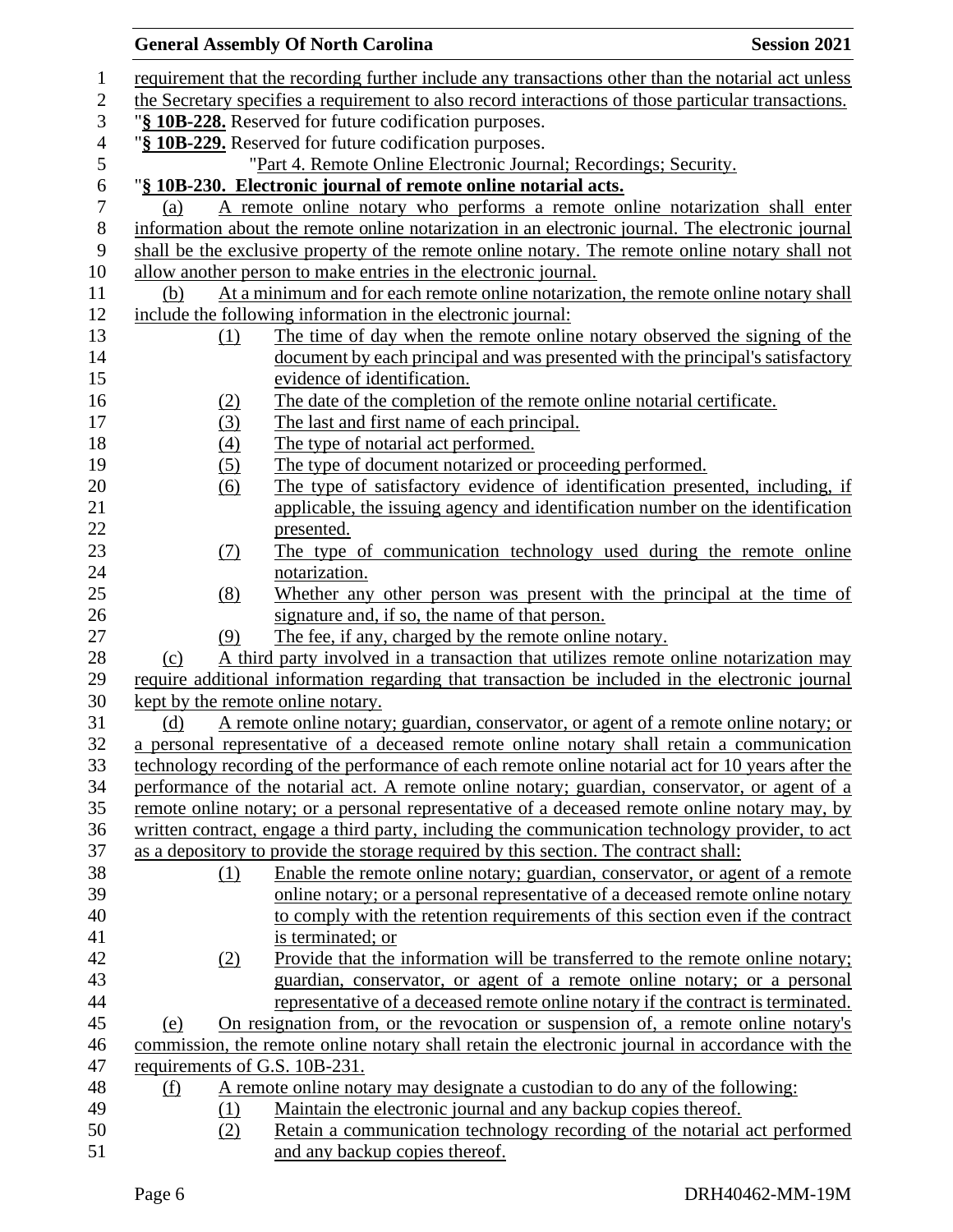|     |     | <b>General Assembly Of North Carolina</b>                                                                                                                                                    | <b>Session 2021</b> |
|-----|-----|----------------------------------------------------------------------------------------------------------------------------------------------------------------------------------------------|---------------------|
|     | (3) | Provide a method by which a remote online notary can do any of the                                                                                                                           |                     |
|     |     | following:                                                                                                                                                                                   |                     |
|     |     | Access the electronic journal.                                                                                                                                                               |                     |
|     |     | <u>a.</u><br><u>b.</u><br>Access the communication technology recording.                                                                                                                     |                     |
|     |     | Export the electronic journal.                                                                                                                                                               |                     |
|     |     | Export the communication technology recording.                                                                                                                                               |                     |
| (g) |     | Upon the death or adjudication of incompetency of a current or former remote online                                                                                                          |                     |
|     |     | notary, the notary's personal representative or guardian or any other person or custodian                                                                                                    |                     |
|     |     | knowingly in possession of the electronic journal shall transmit it to the Secretary or otherwise                                                                                            |                     |
|     |     | as directed by rules adopted by the Secretary.                                                                                                                                               |                     |
|     |     | "§ 10B-231. Security measures by notary; surrender of journal; etc.                                                                                                                          |                     |
| (a) |     | A remote online notary shall comply with all of the following security requirements:                                                                                                         |                     |
|     | (1) | All records of journal entries and communication technology recordings shall                                                                                                                 |                     |
|     |     | be securely stored in a repository under the control of the remote online notary                                                                                                             |                     |
|     |     | or with a custodian duly appointed under the terms of this Article. The                                                                                                                      |                     |
|     |     |                                                                                                                                                                                              |                     |
|     |     | custodian may be a third-party vendor approved by the Secretary for handling,<br>securely storing, or handling and securely storing the records of remote online                             |                     |
|     |     |                                                                                                                                                                                              |                     |
|     |     | notarizations with data protection safeguards consistent with generally<br>accepted information security standards.                                                                          |                     |
|     |     |                                                                                                                                                                                              |                     |
|     | (2) | Take reasonable steps to ensure that the audio-video communications are                                                                                                                      |                     |
|     |     | secure from interception from an unauthorized third party during transmission<br>between participants involved in a notarial act. The communication                                          |                     |
|     |     |                                                                                                                                                                                              |                     |
|     |     | technology used by the remote online notary shall employ data protection                                                                                                                     |                     |
|     |     | safeguards consistent with generally accepted information security standards.                                                                                                                |                     |
|     | (3) | Retain the electronic journal and a backup copy of the electronic journal in a                                                                                                               |                     |
|     |     | secure location for 10 years after the last notarization chronicled in the<br>electronic journal. The same requirement applies if the remote online notary                                   |                     |
|     |     | also maintained a tangible journal of remote online notarial acts. The notary                                                                                                                |                     |
|     |     | may maintain an electronic journal in an electronic form in a permanent,                                                                                                                     |                     |
|     |     | tamper-evident electronic format.                                                                                                                                                            |                     |
| (b) |     |                                                                                                                                                                                              |                     |
|     |     | A remote online notary may surrender the electronic journal to the remote online<br>notary's employer upon termination of employment, but the remote online notary shall also keep           |                     |
|     |     | and maintain an accurate backup copy of the journal for 10 years.                                                                                                                            |                     |
|     |     |                                                                                                                                                                                              |                     |
| (c) |     | Except as provided in subsection (b) of this section, the notary shall not surrender or<br>destroy the electronic journal or the communication technology recordings of notarial acts except |                     |
|     |     | as required by a court order or as allowed under rules adopted by the Secretary.                                                                                                             |                     |
| (d) |     | Within 10 days of discovering any permanent loss of data, unauthorized use, loss of                                                                                                          |                     |
|     |     | use, or compromise of security of the electronic journal or the communication technology                                                                                                     |                     |
|     |     | recordings of notarial acts, the remote online notary shall do all of the following:                                                                                                         |                     |
|     |     | Inform the appropriate law enforcement agency in the case of theft, tampering,                                                                                                               |                     |
|     | (1) |                                                                                                                                                                                              |                     |
|     |     | or vandalism.                                                                                                                                                                                |                     |
|     | (2) | Notify the appropriate register of deeds and the Secretary in writing and signed                                                                                                             |                     |
|     |     | in the official name in which the remote online notary was commissioned. The                                                                                                                 |                     |
|     |     | notice shall indicate whether there was any permanent loss of data,                                                                                                                          |                     |
|     |     | unauthorized use, loss of use, or compromise of security of the electronic                                                                                                                   |                     |
|     |     | journal or the audio-video recordings of notarial acts.                                                                                                                                      |                     |
| (e) |     | The failure of a remote online notary to produce within 30 days of the Department's                                                                                                          |                     |
|     |     | request any record required by a rule adopted under this Article shall result in the suspension of                                                                                           |                     |
|     |     | the remote online notary's power to act as a notary under the provisions of this Chapter until the                                                                                           |                     |
|     |     | Secretary reinstates the notary's commission.                                                                                                                                                |                     |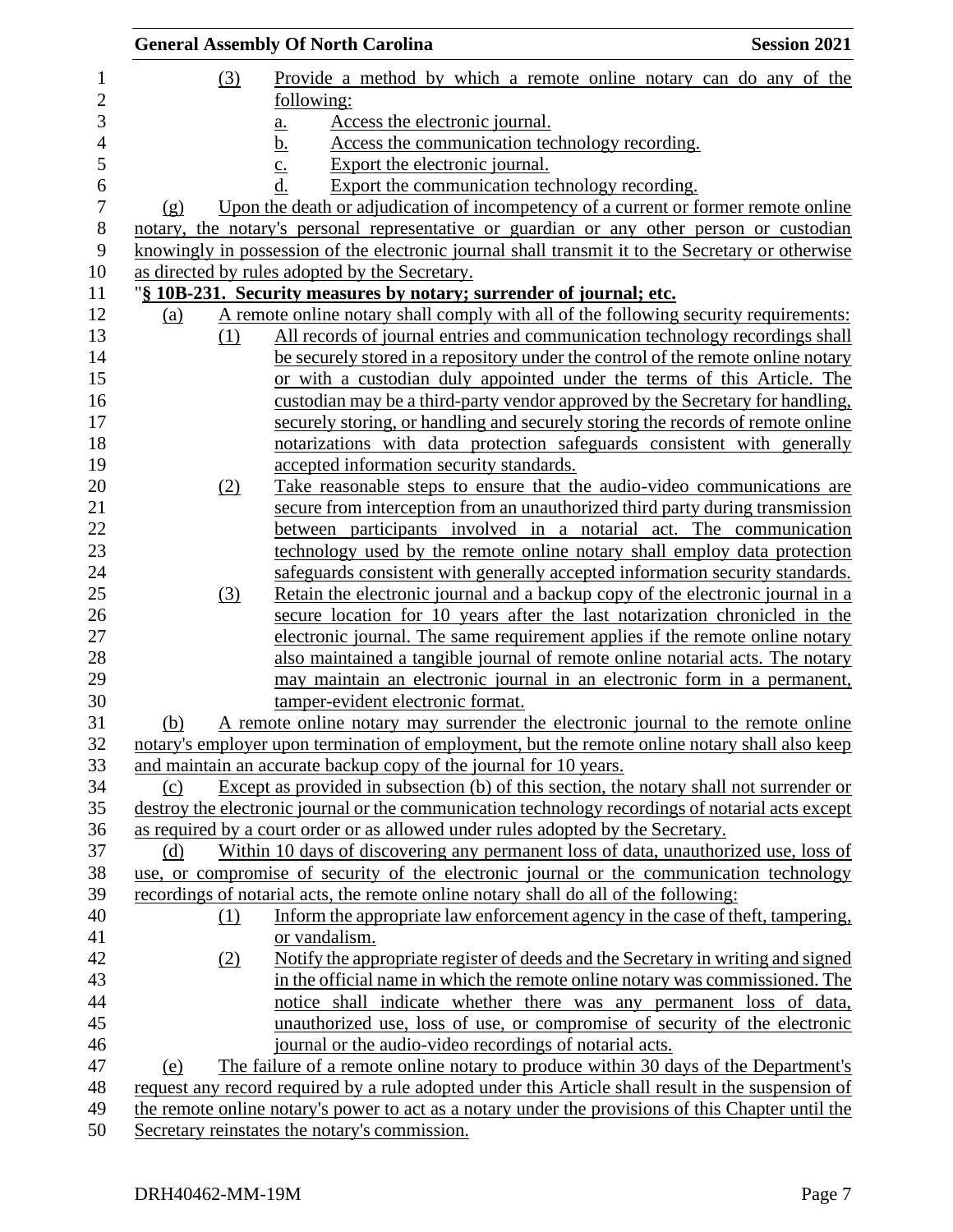|                          |                                | <b>General Assembly Of North Carolina</b>                                                                                                     | <b>Session 2021</b> |
|--------------------------|--------------------------------|-----------------------------------------------------------------------------------------------------------------------------------------------|---------------------|
| $\mathbf 1$              | (f)                            | Upon resignation, revocation, or expiration of a notary commission, or death of the                                                           |                     |
| $\mathbf{2}$             |                                | notary, all notarial records required by statute or rule shall be delivered to the Secretary.                                                 |                     |
| 3                        |                                | "§ 10B-232. Security measures by Secretary.                                                                                                   |                     |
| $\overline{\mathcal{L}}$ | (a)                            | The Secretary may establish guidelines for the secure storage of the electronic journal                                                       |                     |
| 5                        |                                | and communication technology recording associated with the notarial acts that utilizes standard                                               |                     |
| 6                        | encryption                     | Advanced<br>technologies<br>such<br>as<br>Encryption<br>Standard                                                                              | (AES)<br><b>or</b>  |
| $\overline{7}$           |                                | Rivest-Shamir-Adleman (RSA) encryption.                                                                                                       |                     |
| 8                        | (b)                            | The Secretary may establish, supplement, or amend third-party service guidelines for                                                          |                     |
| 9                        |                                | standards and processes for identity proofing and credential analysis services so that third-party                                            |                     |
| 10                       |                                | vendors interacting with remote online notaries satisfy the security qualifications of establishing                                           |                     |
| 11                       | the identity of the principal. |                                                                                                                                               |                     |
| 12                       | (c)                            | The Secretary may establish standards and processes for the communication                                                                     |                     |
| 13                       |                                | technology to allow real-time communications such that the participants can see and hear notarial                                             |                     |
| 14                       |                                | acts. The standards and processes shall ensure that the real-time communications are secure from                                              |                     |
| 15                       |                                | unauthorized interception, access, or viewing. The Secretary may require that the communication                                               |                     |
| 16                       |                                | technology used to perform online notarial acts is capable of all of the following:                                                           |                     |
| 17                       | $\Omega$                       | Provides for continuous, synchronous audiovisual feeds.                                                                                       |                     |
| 18                       | (2)                            | Provides sufficient video resolution and audio clarity to enable the notary and                                                               |                     |
| 19                       |                                | the principal to see and speak with each other simultaneously through live,                                                                   |                     |
| 20                       |                                | real-time transmission.                                                                                                                       |                     |
| 21                       | (3)                            | Provides sufficient captured image resolution for credential analysis to be                                                                   |                     |
| 22                       |                                | performed.                                                                                                                                    |                     |
| 23                       | $\left(4\right)$               | Includes a means of authentication that reasonably ensures only authorized                                                                    |                     |
| 24                       |                                | parties have access to the audio-video communication.                                                                                         |                     |
| 25                       | (5)                            | Provides some manner of ensuring that the electronic record presented for                                                                     |                     |
| 26<br>27                 |                                | online notarization is the same record electronically signed by the principal.                                                                |                     |
| 28                       | $\underline{(6)}$              | Securely creating and storing or transmitting securely to be stored a<br>communication technology recording of the audio-video communication, |                     |
| 29                       |                                | keeping confidential the questions asked as part of any identity proofing and                                                                 |                     |
| 30                       |                                | the means and methods used to generate the credential analysis.                                                                               |                     |
| 31                       | (d)                            | The Secretary may establish standards for tamper-evident technologies such that any                                                           |                     |
| 32                       |                                | subsequent change or modification to the record is self-evident.                                                                              |                     |
| 33                       | (e)                            | A remote online notary shall use a communication technology provided by a                                                                     |                     |
| 34                       |                                | third-party vendor that has presented evidence to the Secretary that the communication                                                        |                     |
| 35                       |                                | technology complies with the applicable industry standards for the industry in which it is to be                                              |                     |
| 36                       |                                | utilized. At a minimum, the communication technology should provide reasonable security                                                       |                     |
| 37                       |                                | measures to prevent unauthorized access to:                                                                                                   |                     |
| 38                       | (1)                            | The live transmission of the audio-video communication.                                                                                       |                     |
| 39                       | (2)                            | Any communication technology recording of the audio-video communication.                                                                      |                     |
| 40                       | (3)                            | The verification methods and credentials used to verify the identity of the                                                                   |                     |
| 41                       |                                | principal.                                                                                                                                    |                     |
| 42                       | (4)                            | The electronic documents presented for remote online notarization.                                                                            |                     |
| 43                       | (f)                            | The Secretary may adopt other rules necessary to ensure the integrity, security, and                                                          |                     |
| 44                       |                                | authenticity of remote online notarizations. In adopting other rules, the Secretary may impose                                                |                     |
| 45                       |                                | other education requirements on remote online notaries, prescribe the manner of performing                                                    |                     |
| 46                       |                                | remote online notarial acts, and include provisions relating to the integrity and security of the                                             |                     |
| 47                       |                                | information. In adopting, amending, or repealing a rule governing the performance of a notarial                                               |                     |
| 48                       |                                | act with respect to a remotely located principal, the Secretary may consider:                                                                 |                     |
| 49                       | (1)                            | The most recent standards promulgated by national standard-setting                                                                            |                     |
| 50                       |                                | organizations and the National Association of Secretaries of State.                                                                           |                     |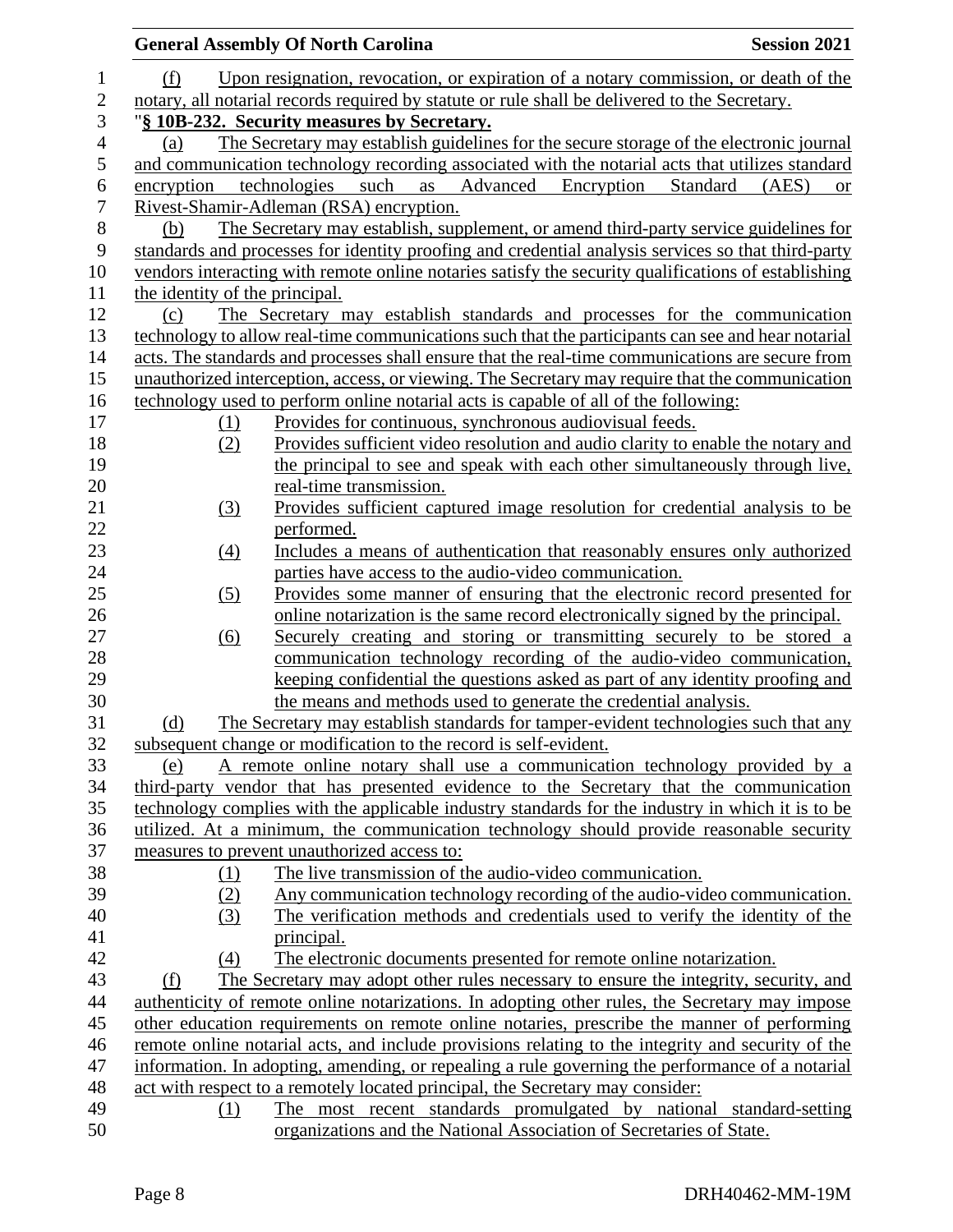|                           | <b>General Assembly Of North Carolina</b>                                                                                                               | <b>Session 2021</b> |
|---------------------------|---------------------------------------------------------------------------------------------------------------------------------------------------------|---------------------|
| (2)                       | Standards, practices, and customs of other jurisdictions that have laws                                                                                 |                     |
|                           | substantially similar to this Article.                                                                                                                  |                     |
| (3)                       | The view of government officials and entities and other interested persons.                                                                             |                     |
| (4)                       | The feedback of the advisory committee which may be created under this                                                                                  |                     |
|                           | Article.                                                                                                                                                |                     |
| (5)                       | What is in the best interest of the State as consistent with G.S. 10B-2. This                                                                           |                     |
|                           | may be accomplished when and if the Secretary chooses to create an advisory                                                                             |                     |
|                           | committee consisting of stakeholders from different sectors that may be                                                                                 |                     |
|                           | technology providers, insurance agents, lenders, and other industries that are                                                                          |                     |
|                           | considered consumers of notarial services. All members of the advisory                                                                                  |                     |
|                           | committee must be residents of this State. Members shall be appointed by the                                                                            |                     |
|                           | Secretary for a duration of time to be determined by the Secretary and may be                                                                           |                     |
|                           | removed from the advisory committee at the discretion of the Secretary. The                                                                             |                     |
|                           | advisory committee shall serve as advisors for the Secretary for purposes of                                                                            |                     |
|                           | ensuring that the requirements of G.S. 10B-2 are being satisfied. The advisory                                                                          |                     |
|                           | committee shall have no executive or rulemaking authority.                                                                                              |                     |
| (g)                       | If the Secretary has established standards regarding technology to perform notarial                                                                     |                     |
|                           | acts with respect to electronic documents or to perform remote online notarizations, the                                                                |                     |
|                           | technology chosen by the remote online notary shall conform to those standards. If the Secretary                                                        |                     |
|                           | has established standards under this Article for approval of communication technology or identity                                                       |                     |
|                           | proofing, the communication technology and identity proofing selected by the notary must                                                                |                     |
| conform to the standards. |                                                                                                                                                         |                     |
| (h)                       | In addition to adopting rules under this Article, the Secretary may adopt rules                                                                         |                     |
|                           | regarding performance of a notarial act. The rules may:                                                                                                 |                     |
| (1)                       | Prescribe the means of performing a notarial act involving a remotely located                                                                           |                     |
|                           | principal using communication technology.                                                                                                               |                     |
| (2)                       | Establish standards for communication technology, identity proofing, and                                                                                |                     |
|                           | credential analysis.                                                                                                                                    |                     |
| $\left(3\right)$          | Establish requirements or procedures to approve providers of communication                                                                              |                     |
|                           | technology and the process of identity proofing and credential analysis.                                                                                |                     |
| (4)                       | Establish standards and a period for the retention of a communication<br>technology recording created under this Article for notarial acts for a period |                     |
|                           | of no more than 10 years.                                                                                                                               |                     |
|                           | "§ 10B-233. Reserved for future codification purposes.                                                                                                  |                     |
|                           | "§ 10B-234. Reserved for future codification purposes.                                                                                                  |                     |
|                           | "§ 10B-235. Reserved for future codification purposes.                                                                                                  |                     |
|                           | "§ 10B-236. Reserved for future codification purposes.                                                                                                  |                     |
|                           | "§ 10B-237. Reserved for future codification purposes.                                                                                                  |                     |
|                           | "§ 10B-238. Reserved for future codification purposes.                                                                                                  |                     |
|                           | "§ 10B-239. Reserved for future codification purposes.                                                                                                  |                     |
|                           | "Part 5. Papering Out.                                                                                                                                  |                     |
|                           | "§ 10B-240. Papering out of electronic records in tangible form.                                                                                        |                     |
| (a)                       | A paper or tangible copy of an electronic document that an attorney licensed under                                                                      |                     |
|                           | the laws of this State has certified to be a true and correct copy under subsection (b) of this section                                                 |                     |
|                           | satisfies any requirement of law that, as a condition for recording, filing, or submission, the                                                         |                     |
|                           | document must comply with all of the following requirements:                                                                                            |                     |
| (1)                       | Is an original or in writing.                                                                                                                           |                     |
| (2)                       | Is signed or contains an original signature, if the document contains an                                                                                |                     |
|                           | electronic signature of the person required to sign the document.                                                                                       |                     |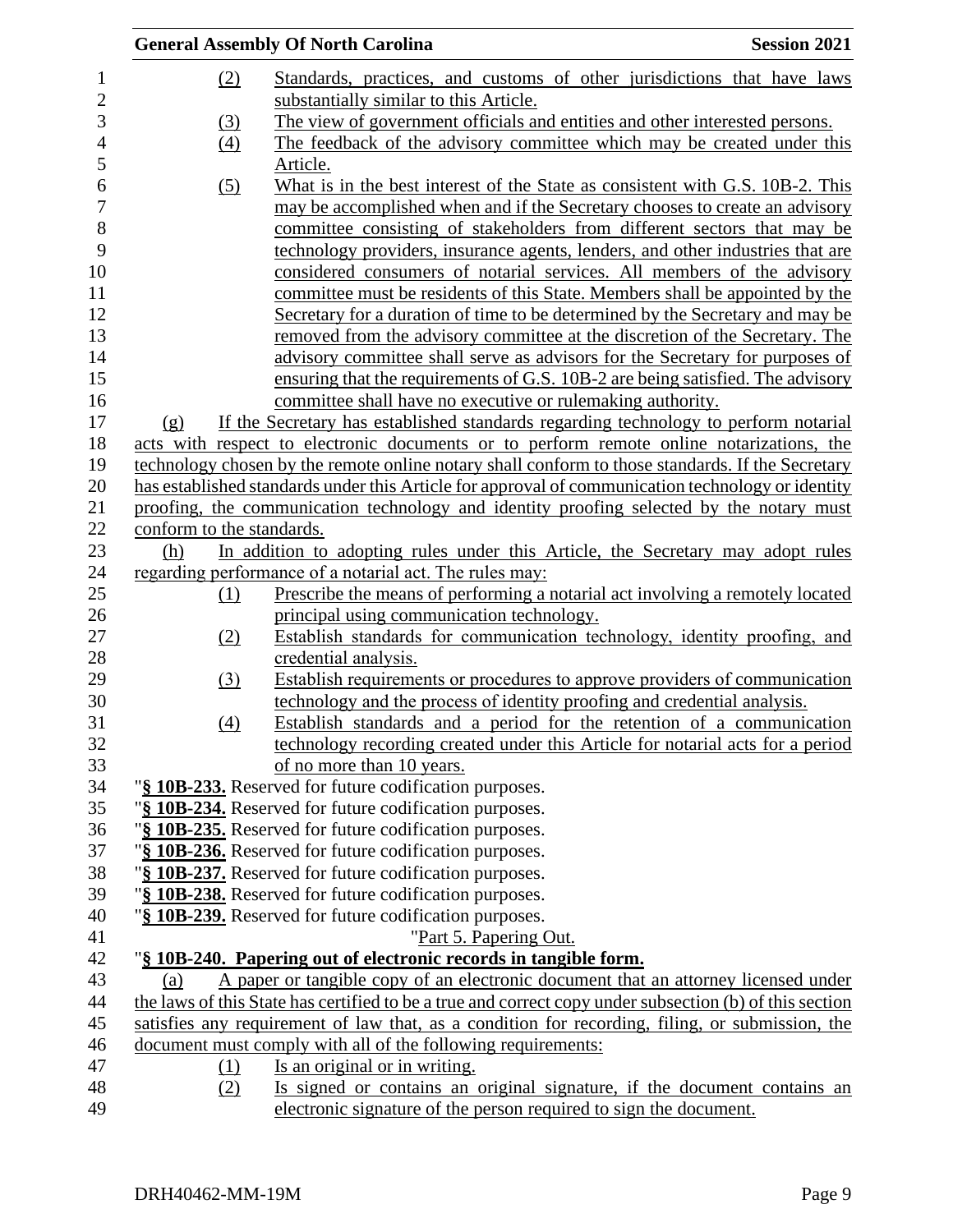|                              | <b>General Assembly Of North Carolina</b>                                                                 | <b>Session 2021</b> |
|------------------------------|-----------------------------------------------------------------------------------------------------------|---------------------|
| (3)                          | Is notarized, acknowledged, verified, witnessed, or made under oath, if the                               |                     |
|                              | document contains an electronic signature of the person authorized to perform                             |                     |
|                              | that act, and all other information required to be included.                                              |                     |
| (b)                          | An attorney licensed under the laws of this State may certify that a paper or tangible                    |                     |
|                              | copy of an electronic document is a true and correct copy of the electronic document provided             |                     |
|                              | that the attorney has reasonably confirmed that the electronic document is in a tamper-evident            |                     |
| format and the attorney:     |                                                                                                           |                     |
| (1)                          | Detected no changes or errors in any electronic signature or other information                            |                     |
|                              | in the electronic document.                                                                               |                     |
| (2)                          | Personally printed or supervised the printing of the electronic document onto                             |                     |
|                              | paper or other tangible medium.                                                                           |                     |
| (3)                          | Has not made any changes or modifications to the electronic document or to                                |                     |
|                              | the paper or tangible copy thereof other than the certification described in this                         |                     |
|                              | subsection.                                                                                               |                     |
| (c)                          | A State or local official charged with recording, filing, or submitting documents who                     |                     |
|                              | does not have an electronic recording system, if the electronic recording system is not operational       |                     |
|                              | at any time, or if the electronic recording system does not accept the type of document being             |                     |
|                              | submitted, shall record a paper or tangible copy of a document that is otherwise entitled to be           |                     |
|                              | recorded under the laws of this State, provided that the paper or tangible copy has been                  |                     |
|                              | certified by an attorney who prepared the electronic document or has access to the original               |                     |
|                              | electronic document to be a true and correct copy of an electronic document under subsection (b)          |                     |
|                              | of this section as evidenced by a certification. The certification shall comply with all of the           |                     |
| following requirements:      |                                                                                                           |                     |
| (1)                          | Is signed and dated by the attorney.                                                                      |                     |
| (2)                          | Identifies the jurisdiction in which the certification is performed.                                      |                     |
| (3)                          | Indicates the capacity in which the attorney is issuing the certification.                                |                     |
| (d)                          | The following form of certification is sufficient for the purposes of this section, if                    |                     |
|                              | completed with the information required by subsection (c) of this section:                                |                     |
| State of                     |                                                                                                           |                     |
| County of                    |                                                                                                           |                     |
|                              | I certify that the foregoing and annexed document [entitled]                                              | <b>J</b> [dated     |
|                              | [[[[[[[[[[[[[[[[]]]]][[[[[[]] [[[[]] [[[[]] [[[]] [[[[]] [[[]] and correct copy of an electronic document |                     |
|                              | printed by me or under my supervision. I further certify that, at the time of printing, no security       |                     |
|                              | features present on the electronic document indicated any changes or errors in an electronic              |                     |
|                              | signature or other information in the electronic document since its creation or execution.                |                     |
| <b>Signature of Attorney</b> |                                                                                                           |                     |
|                              | North Carolina State Bar Number                                                                           |                     |
|                              | Notarial Certificate as required by law                                                                   |                     |
| (e)                          | If a certification is completed in the manner required by subsection (d) of this section                  |                     |
|                              | and is attached to or made a part of a paper or tangible document, the certification is prima facie       |                     |
|                              | evidence that the requirements of subsection (b) of this section have been satisfied with respect         |                     |
| to the document.             |                                                                                                           |                     |
| (f)                          | This section does not apply to a plat, map, or survey of real property if under another                   |                     |
| law of this State:           |                                                                                                           |                     |
| (1)                          | There are requirements of format or medium for the execution, creation, or                                |                     |
|                              | recording of such plat, map, or survey beyond the requirements applicable to                              |                     |
|                              | a deed to real property; or                                                                               |                     |
| (2)                          | The plat, map, or survey must be recorded in a different location than a deed                             |                     |
|                              | to real property.                                                                                         |                     |
|                              |                                                                                                           |                     |